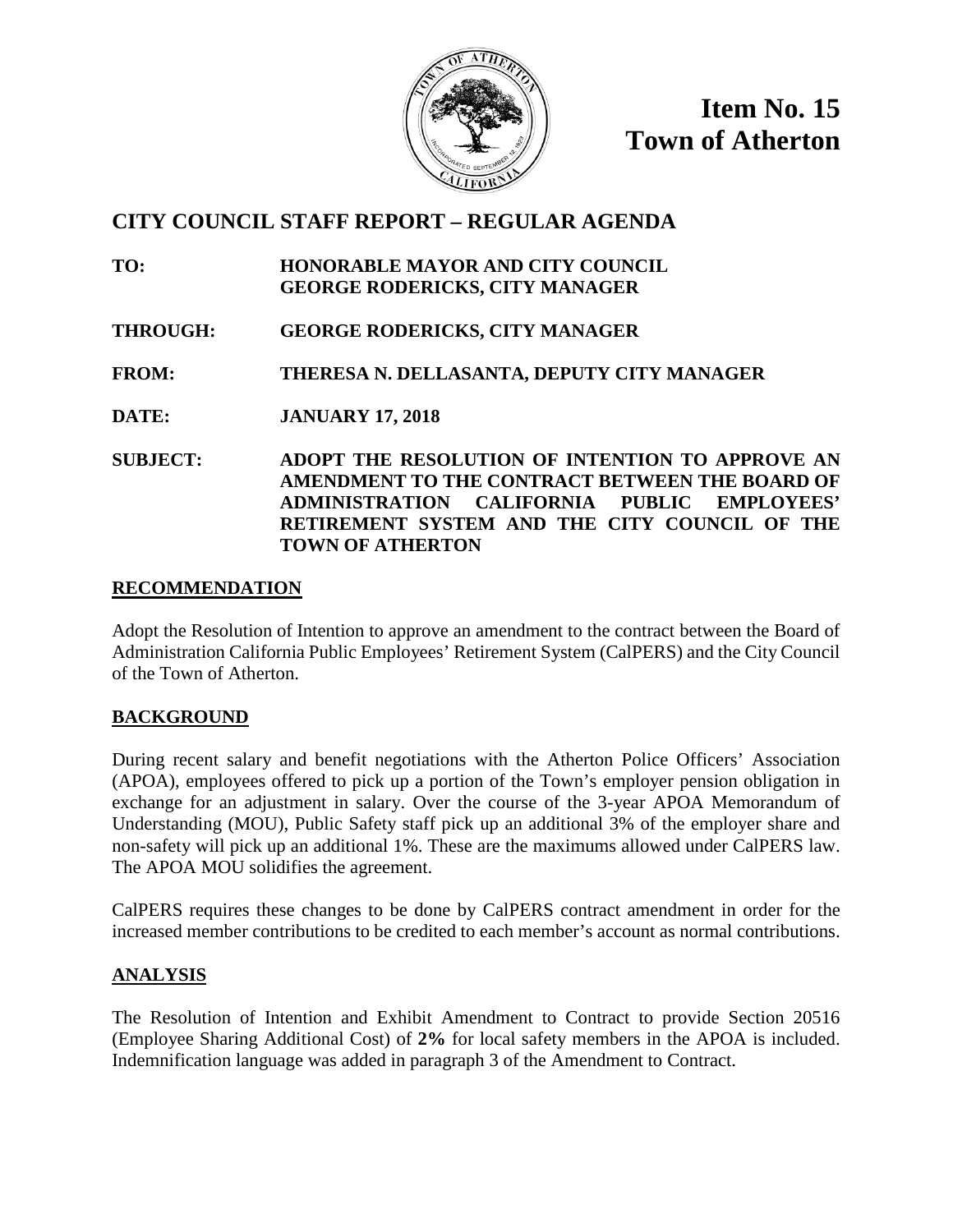The Town will return to the Council with an additional contract amendment for an additional 1% for Safety members and 1% for non-safety members after July 1, 2018 when those contributions take effect.

Government Code Section 20474 requires a secret ballot election by the employees affected whenever the contract is amended to provide a benefit which changes the employees' rate of contribution, pursuant to Government Code Section 20469. The contract will not be amended if a majority of the affected members vote to disapprove the proposed plan. The secret ballot election will be conducted after approval of the resolution of intention.

The classic local safety member contribution rate for impacted members will be 11% of reportable earnings as of the effective date of the amendment to the contract. The new local safety member contribution rate for impacted members will be 14.25% of reportable earnings as of the effective date of the amendment to the contract. Both groups have already agreed to contribute and are contributing these rates respectively, through the Memorandum of Understanding with the Town.

Government Code Section 7505 requires that the future annual costs or benefit change of the proposed contract amendment be made public at a public meeting at least two weeks prior to the adoption of the final ordinance. An ordinance for final adoption of the contract amendment will return to Council at the February 21 meeting.

## **POLICY FOCUS**

Members of the APOA have already agreed to contribute additional percentages of the employer share. If the ballot that is provided to the APOA following this meeting is not approved by a majority of members it will not affect their contribution rate. The members must approve the ballot in order for the contributions to be credited to each members account as normal contributions.

## **FISCAL IMPACT**

None.

# **PUBLIC NOTICE**

Public notification was achieved by posting the agenda, with this agenda item being listed, at least 72 hours prior to the meeting in print and electronically. Information about the project is also disseminated via the Town's electronic News Flash and Atherton Online. There are approximately 1,200 subscribers to the Town's electronic News Flash publications. Subscribers include residents as well as stakeholders – to include, but be not limited to, media outlets, school districts, Menlo Park Fire District, service provides (water, power, and sewer), and regional elected officials.

# **ATTACHMENT**

Resolution of Intention Contract Amendment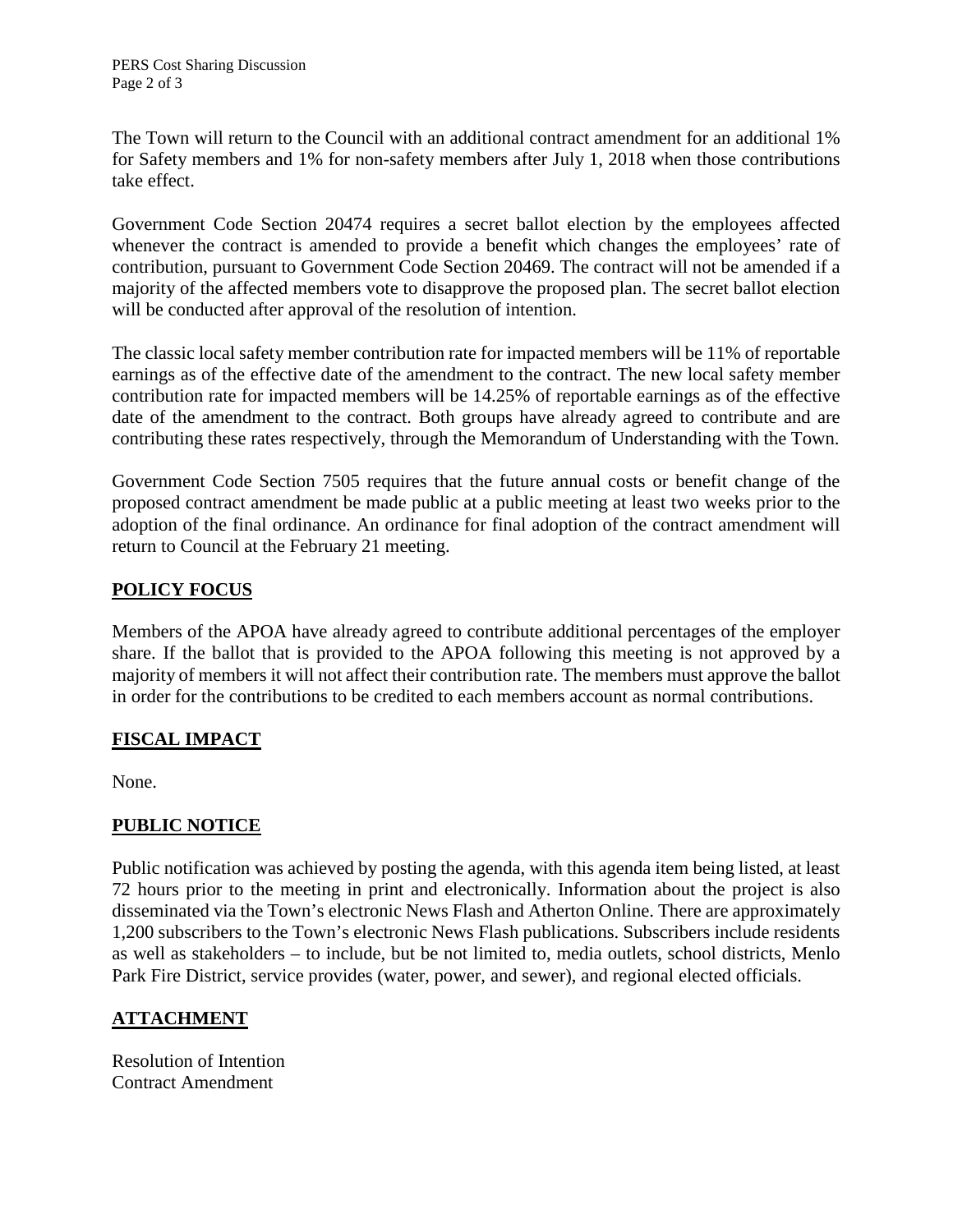#### **RESOLUTION OF INTENTION**

#### **TO APPROVE AN AMENDMENT TO CONTRACT**

#### **BETWEEN THE**

#### **BOARD OF ADMINISTRATION CALIFORNIA PUBLIC EMPLOYEES' RETIREMENT SYSTEM**

#### **AND THE**

#### **CITY COUNCIL TOWN OF ATHERTON**

- WHEREAS, the Public Employees' Retirement Law permits the participation of public agencies and their employees in the Public Employees' Retirement System by the execution of a contract, and sets forth the procedure by which said public agencies may elect to subject themselves and their employees to amendments to said Law; and
- WHEREAS, one of the steps in the procedures to amend this contract is the adoption by the governing body of the public agency of a resolution giving notice of its intention to approve an amendment to said contract, which resolution shall contain a summary of the change proposed in said contract; and
- WHEREAS, the following is a statement of the proposed change:

To provide Section 20516 (Employees Sharing Additional Cost) of 2% for local safety members in the Atherton Police Officers' Association.

NOW, THEREFORE, BE IT RESOLVED that the governing body of the above agency does hereby give notice of intention to approve an amendment to the contract between said public agency and the Board of Administration of the Public Employees' Retirement System, a copy of said amendment being attached hereto, as an "Exhibit" and by this reference made a part hereof.

> $Bv:$ Presiding Officer

> > \_\_\_\_\_\_\_\_\_\_\_\_\_\_\_\_\_\_\_\_\_\_\_\_\_\_\_\_\_\_\_\_\_

Title

\_\_\_\_\_\_\_\_\_\_\_\_\_\_\_\_\_\_\_\_\_\_\_\_\_\_\_\_\_\_\_\_ Date adopted and approved

(Amendment) CON-302 (Rev. 3/9/2016 rc)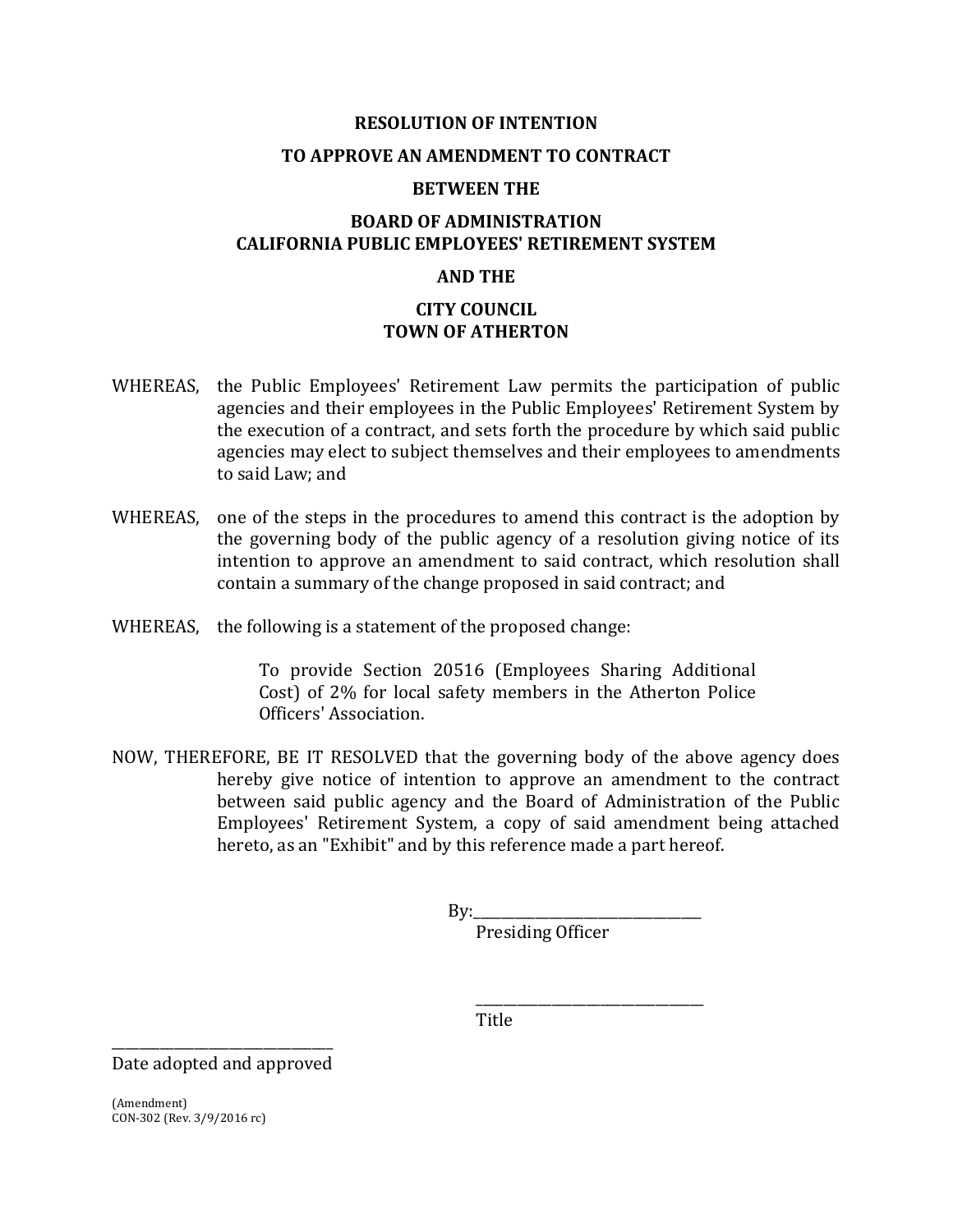

**California Public Employees' Retirement System**  **EXHIBIT** 

AMENDMENT TO CONTRACT

# **Between the Board of Administration** California Public Employees' Retirement System and the **City Council Town of Atherton**

The Board of Administration, California Public Employees' Retirement System, hereinafter referred to as Board, and the governing body of the above public agency, hereinafter referred to as Public Agency, having entered into a contract effective July 1, 1945, and witnessed June 29, 1945, and as amended effective July 1, 1956, January 1, 1972, May 19, 1984, July 29, 1984, December 13, 1987, January 8, 1989, January 1, 1993, July 1, 1999, July 1, 2002 and May 19, 2003 which provides for participation of Public Agency in said System, Board and Public Agency hereby agree as follows:

- A. Paragraphs 1 through 12 are hereby stricken from said contract as executed effective May 19, 2003, and hereby replaced by the following paragraphs numbered 1 through 15 inclusive:
	- $\mathbf{1}$ . All words and terms used herein which are defined in the Public Employees' Retirement Law shall have the meaning as defined therein unless otherwise specifically provided. "Normal retirement age" shall mean age 55 for classic local miscellaneous members, age 62 for new local miscellaneous members, age 50 for classic local safety members and age 57 for new local safety members.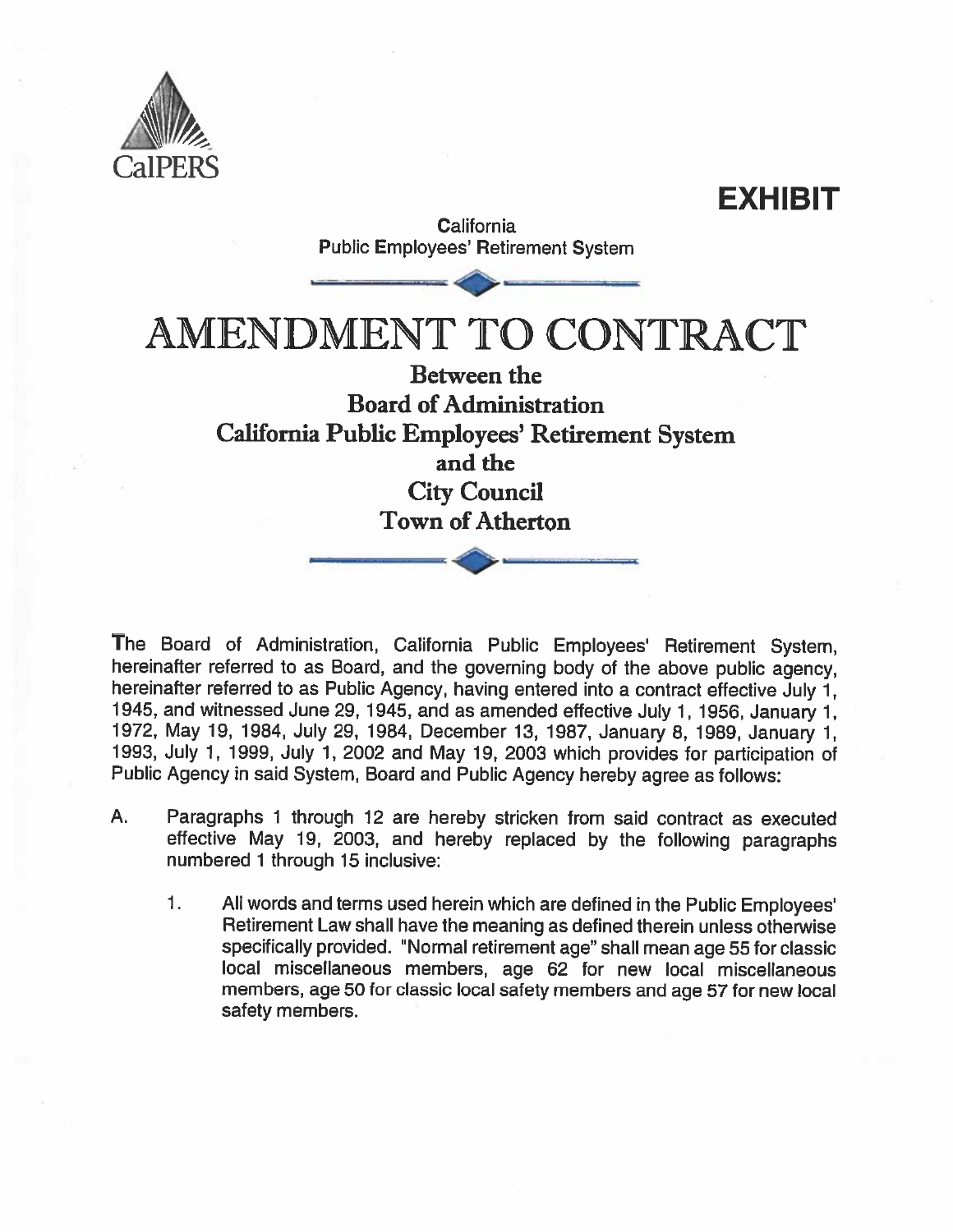# PLEASE DO NOT SIGN "EXHIBIT ONLY"

- $2.$ Public Agency shall participate in the Public Employees' Retirement System from and after July 1, 1945 making its employees as hereinafter provided. members of said System subject to all provisions of the Public Employees' Retirement Law except such as apply only on election of a contracting agency and are not provided for herein and to all amendments to said Law hereafter enacted except those, which by express provisions thereof, apply only on the election of a contracting agency.
- 3. Public Agency agrees to indemnify, defend and hold harmless the California Public Employees' Retirement System (CalPERS) and its trustees, agents and employees, the CalPERS Board of Administration, and the California Public Emplovees' Retirement Fund from any claims, demands, actions, losses, liabilities, damages, judgments, expenses and costs, including but not limited to interest, penalties and attorney fees that may arise as a result of any of the following:
	- $(a)$ Public Agency's election to provide retirement benefits. provisions or formulas under this Contract that are different than the retirement benefits, provisions or formulas provided under the Public Agency's prior non-CalPERS retirement program.
	- (b) Any dispute, disagreement, claim, or proceeding (including without limitation arbitration, administrative hearing, or litigation) between Public Agency and its employees (or their representatives) which relates to Public Agency's election to amend this Contract to provide retirement benefits, provisions or formulas that are different than such employees' existing retirement benefits, provisions or formulas.
	- (c) -Public Agency's agreement with a third party other than CalPERS to provide retirement benefits, provisions, or formulas that are different than the retirement benefits, provisions or formulas provided under this Contract and provided for under the California Public Employees' Retirement Law.
- 4. Employees of Public Agency in the following classes shall become members of said Retirement System except such in each such class as are excluded by law or this agreement:
	- Local Police Officers (herein referred to as local safety members); a.
	- Employees other than local safety members (herein referred to as b. local miscellaneous members).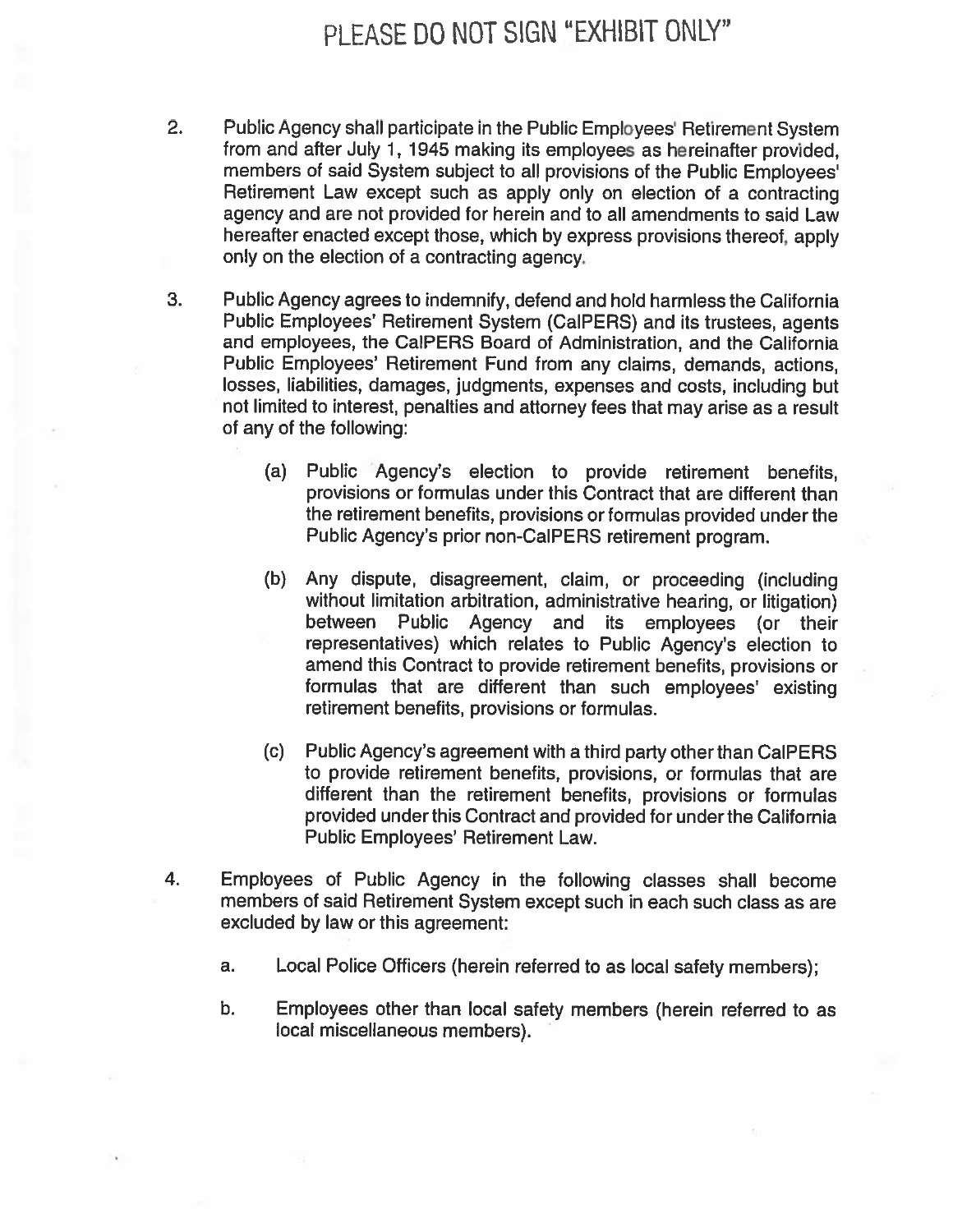- 5. In addition to the classes of employees excluded from membership by said Retirement Law, the following classes of employees shall not become members of said Retirement System:
	- FIRE FIGHTERS HIRED ON OR AFTER JULY 1, 1945; AND a.
	- b. RESERVE POLICE OFFIVERS HIRED ON OR AFTER MAY 19, 1984
- 6. The percentage of final compensation to be provided for each year of credited prior and current service as a classic local miscellaneous member shall be determined in accordance with Section 21354 of said Retirement Law (2% at age 55 Full).
- 7. The percentage of final compensation to be provided for each year of credited prior and current service as a new local miscellaneous member shall be determined in accordance with Section 7522.20 of said Retirement Law (2% at age 62 Full).
- 8. The percentage of final compensation to be provided for each year of credited prior and current service as a classic local safety member shall be determined in accordance with Section 21362.2 of said Retirement Law (3% at age 50 Full).
- 9. The percentage of final compensation to be provided for each year of credited prior and current service as a new local safety member shall be determined in accordance with Section 7522.25(d) of said Retirement Law (2.7% at age 57 Full).
- $10.$ Public Agency elected and elects to be subject to the following optional provisions:
	- a. Sections 21624 and 21626 (Post-Retirement Survivor Allowance).
	- b. Section 21573 (Third Level of 1959 Survivor Benefits).
	- Section 20042 (One-Year Final Compensation) for classic local C. safety members only.
	- Section 21024 (Military Service Credit as Public Service) for local d. miscellaneous members only.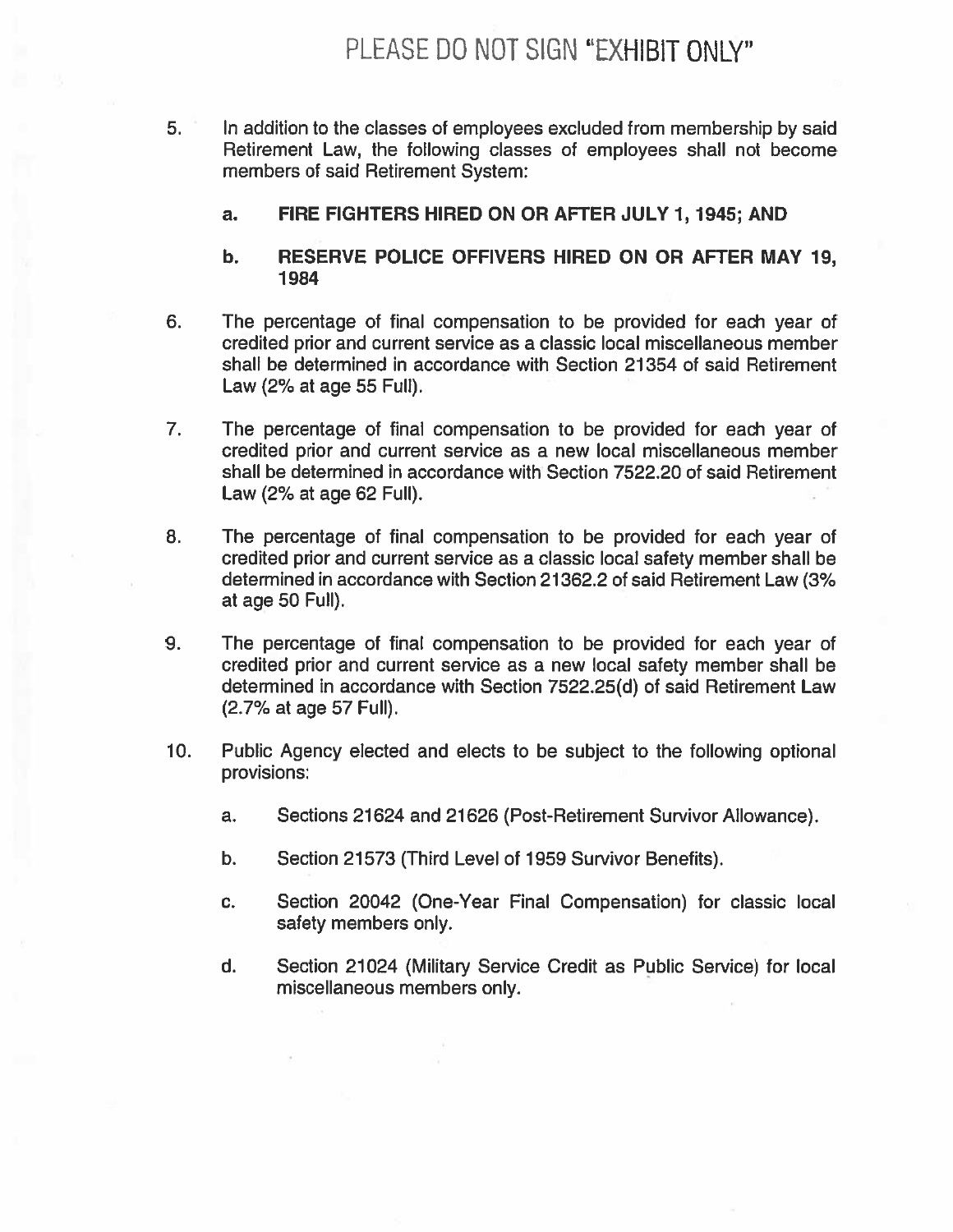# PLEASE DO NOT SIGN "EXHIBIT ONLY"

e. Section 20516 (Employees Sharing Additional Cost):

> From and after From and after the effective date of this amendment to contract, 2% for local safety members in the Atherton Police Officers' Association.

> The portion of the employer's contribution that the member agrees to contribute from his or her compensation, over and above the member's normal contribution ("Cost Sharing Percentage"), shall not exceed the Employer Normal Cost Rate, as that rate is defined in the CalPERS Actuarial Valuation for the relevant fiscal year. If the Cost Sharing Percentage will exceed the relevant Employer Normal Cost Rate, the Cost Sharing Percentage shall automatically be reduced to an amount equal to, and not to exceed, the Employer Normal Cost Rate for the relevant fiscal year.

- $11.$ Public Agency, in accordance with Government Code Section 20790, ceased to be an "employer" for purposes of Section 20834 effective on December 13, 1987. Accumulated contributions of Public Agency shall be fixed and determined as provided in Government Code Section 20834, and accumulated contributions thereafter shall be held by the Board as provided in Government Code Section 20834.
- $12.$ Public Agency shall contribute to said Retirement System the contributions determined by actuarial valuations of prior and future service liability with respect to local miscellaneous members and local safety members of said Retirement System.
- $13.$ Public Agency shall also contribute to said Retirement System as follows:
	- a. Contributions required per covered member on account of the 1959 Survivor Benefits provided under Section 21573 of said Retirement Law. (Subject to annual change.) In addition, all assets and liabilities of Public Agency and its employees shall be pooled in a single account, based on term insurance rates, for survivors of all local miscellaneous members and local safety members.
	- $b<sub>r</sub>$ A reasonable amount, as fixed by the Board, payable in one installment within 60 days of date of contract to cover the costs of administering said System as it affects the employees of Public Agency, not including the costs of special valuations or of the periodic investigation and valuations required by law.
	- A reasonable amount, as fixed by the Board, payable in one C. installment as the occasions arise, to cover the costs of special valuations on account of employees of Public Agency, and costs of the periodic investigation and valuations required by law.